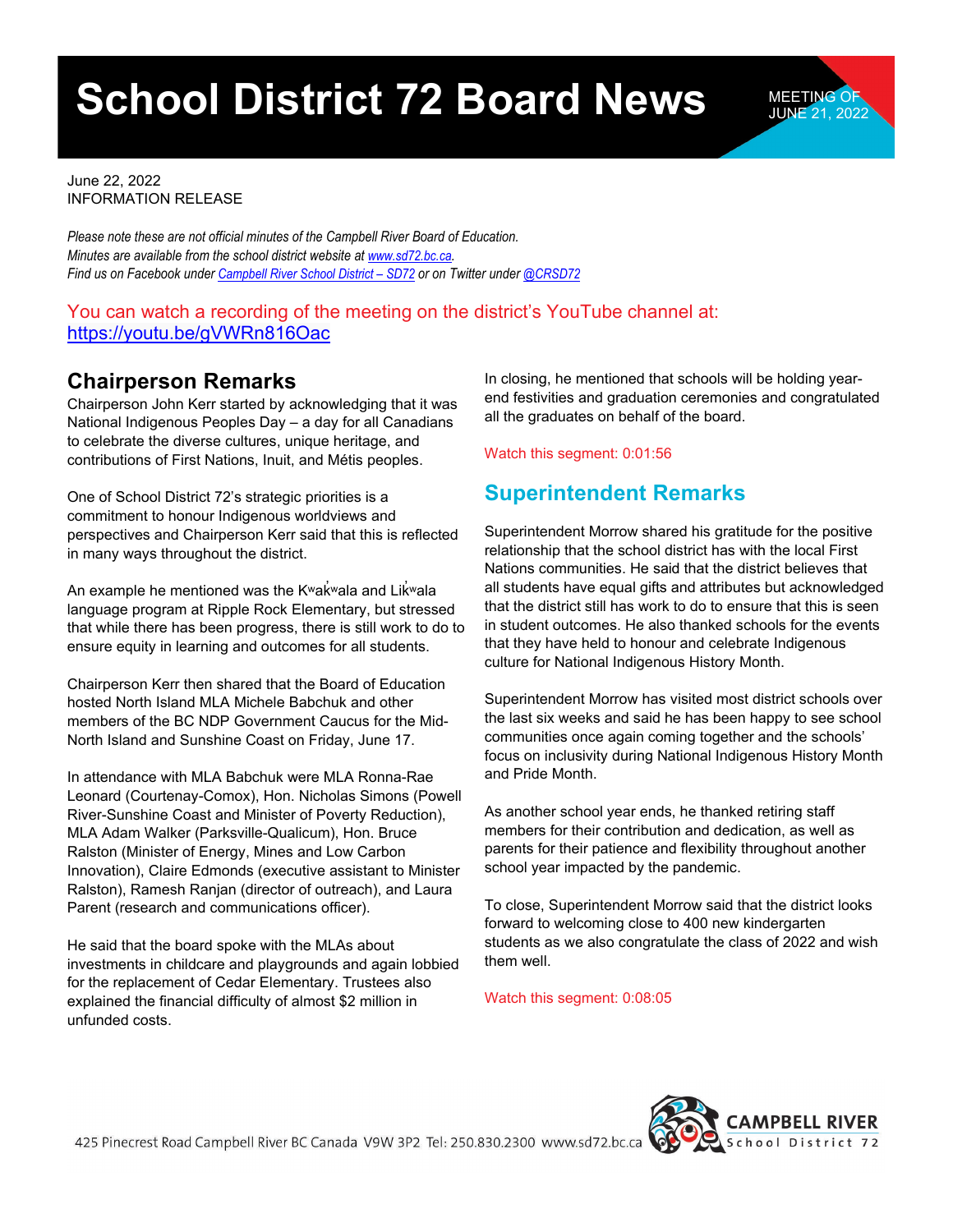# **School District 72 Board News MEETING OF**

### **International Program Seeing a Return of Students**

Travel restrictions and health concerns because of COVID had reduced student enrolment in the district's international program but that is turning around, according to program manager Mercedes Hayduk.

Next year the program is expecting 70 FTE students, the largest program enrolment to-date, and was already full for the 2022-2023 school year by March 10. Most students are coming from Western Europe, which continues to be the district's largest market.

SD72's international program connects people from around the world and builds intercultural competencies for students, staff and community. In addition to hosting international students, the program also encourages teacher exchanges and is looking to provide opportunities for Campbell River students to study abroad.

Recently, the district hosted three student teachers from the University of St. Gallen in Switzerland for a three-week practicum at Pinecrest, Penfield and Sandowne Elementary Schools. These had been arranged in the past through the education faculty at the University of Vancouver Island but are now being coordinated through the international program. The program is also in the first stages of investigating a reciprocal exchange program for 1 or 3 months for Carihi French Immersion students on the west coast of France.

Hayduk also shared highlights from this year with the board, including how a couple international students have contributed to the Campbell River Whales Swim Club, CR Judo Club, and with a mural in Timberline Secondary.

The program is still looking for more homestay families for next September. If you would like to learn more visit the international program website at [www.studyincampbellriver.ca](http://www.studyincampbellriver.ca/) or email the student wellness and homestay advisor at [homestay@sd72.bc.ca.](mailto:homestay@sd72.bc.ca)

Watch this segment: 0:14:12

### **Board Changes Accumulated Operating Surplus Policy and Sets**

#### **New Policy on Financial Planning and Reporting**

JUNE 21, 2022

The Board of Education has adopted changes to the policy governing operating surplus funds and adopted a new board governance policy on financial planning and reporting.

The revisions and new policy are based on updated provincial guidelines for K-12 financial planning and reporting and provincial policy on accumulated surpluses. Although the district was already in compliance, these changes are to further clarify the board's process and provide greater transparency.

A notice of motion was given to allow for feedback at the board's May 31 public meeting. The new policies can be viewed on the district website under Board of Education/Governance Policies & Bylaws.

#### Watch this segment: 0:28:50

#### **Board Begins Preparations for October School Trustee Elections**

The board addressed a couple housekeeping items in preparation for general voting day and school trustee elections on Saturday, October 15 by appointing the district's electoral officers and approving a bylaw revision to correct the description for two of the district's three electoral areas.

The board appointed Tom Yates as the chief election officer and Edith Watson as the deputy election officer for the 2022 School District 72 trustee elections. The district partners with the Strathcona Regional District and the City of Campbell River for the local election services.

The board also changed the board governance bylaw 2 – Trustee Elections to describe electoral area 3 more accurately, Discovery Islands.

Trustees elected through the October 15 general voting day will fill a four-year term on the Board of Education.

The nomination period for individuals interested in running for school trustee in the upcoming municipal election will open on August 30 and will close on September 9. Nomination information and submission documents will be available from the district website in the coming weeks.